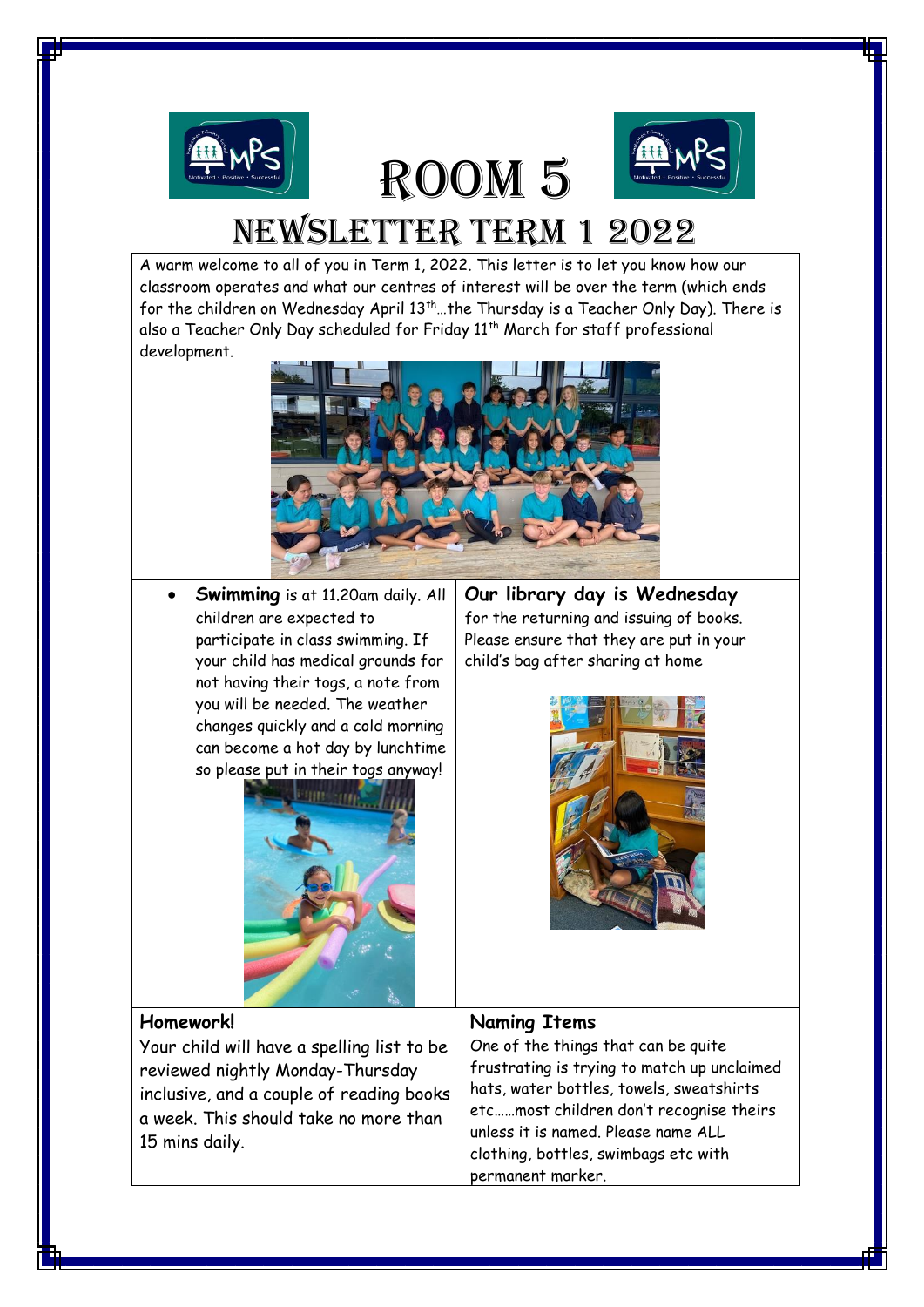#### **Bookbags**…..are necessary to keep reading books and spelling notebooks that come home safe and dry in transit. It is useful if your child gets into the habit of packing it after homework each night and putting it back in their schoolbag…..then they have everything they need at school the next day.

#### **Sunhats**…..

It is important that our students are being sunsmart, wearing sunhats, using sunscreen and playing in the shade, so they need to remember their wide brimmed sunhats!! (Baseball caps are not adequate sorry).



**Play** 

### **Numeracy Skills**

**Students** are working on developing their numeracy strategies for counting and joining/separating sets (addition and subtraction), and furthering their number knowledge, especially forward and backward counting and sequencing numerals.

Play is an integral part of learning in Room 5. It is balanced with more formal learning sessions at times through the day as your children develop essential literacy and numeracy skills through a mixture of play and learning workshops. Play helps to develop executive functioning skills such as self-control; critical thinking; making connections and communicating well.





As the term progresses, an area of interest that the children are curious about will be explored further through a variety of methods including experimentation, play, discussion and simple research.

**Class Facebook Group and Seesaw** 

Room 5 families have their own Facebook Secret group! Those who sent email details have been invited (please check junk folder if you haven't received yours). It is a great way to keep up-to-date with your child's activities at school.



**We are also running Seesaw as an additional communication tool**

If you have any further questions you can contact me by phoning the office, or by messaging through our class Seesaw or Facebook groups. Regards, Debbie Carman